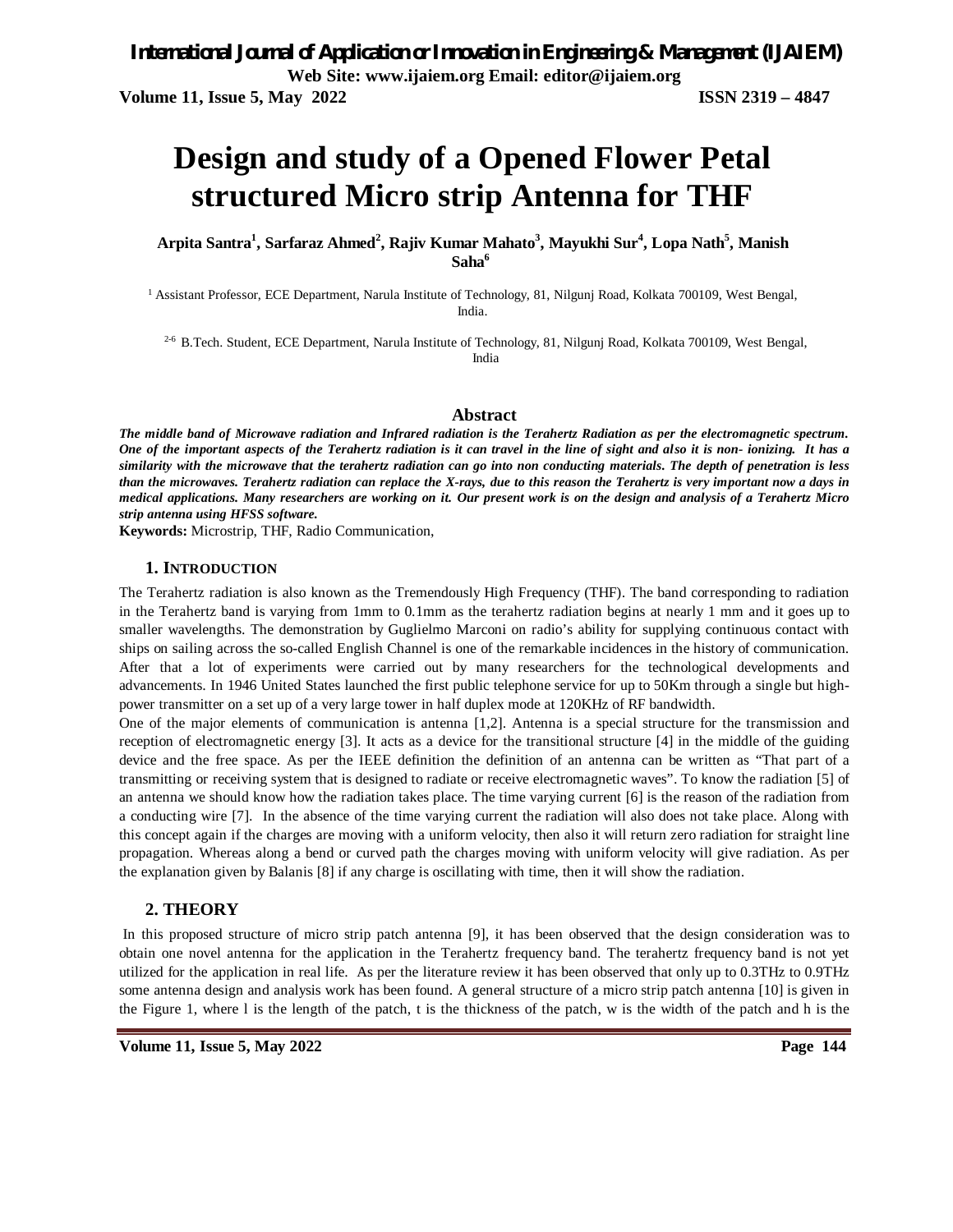height of the substrate.



Fig.1: A general overview of Micro strip patch antenna

In our proposed structute we have considered a structure which will represent a flower with opened petals inside the patch. Here the substrate is Gallium Arsenide.

#### **3. RESULTS**

The software used for our work is the HFSS software. The simulated antenna is given in the Figure 2 where it is clearly visible that the antenna is representing a opened flower petal structure.



Fig. 2: The proposed micro strip antenna designed in the HFSS software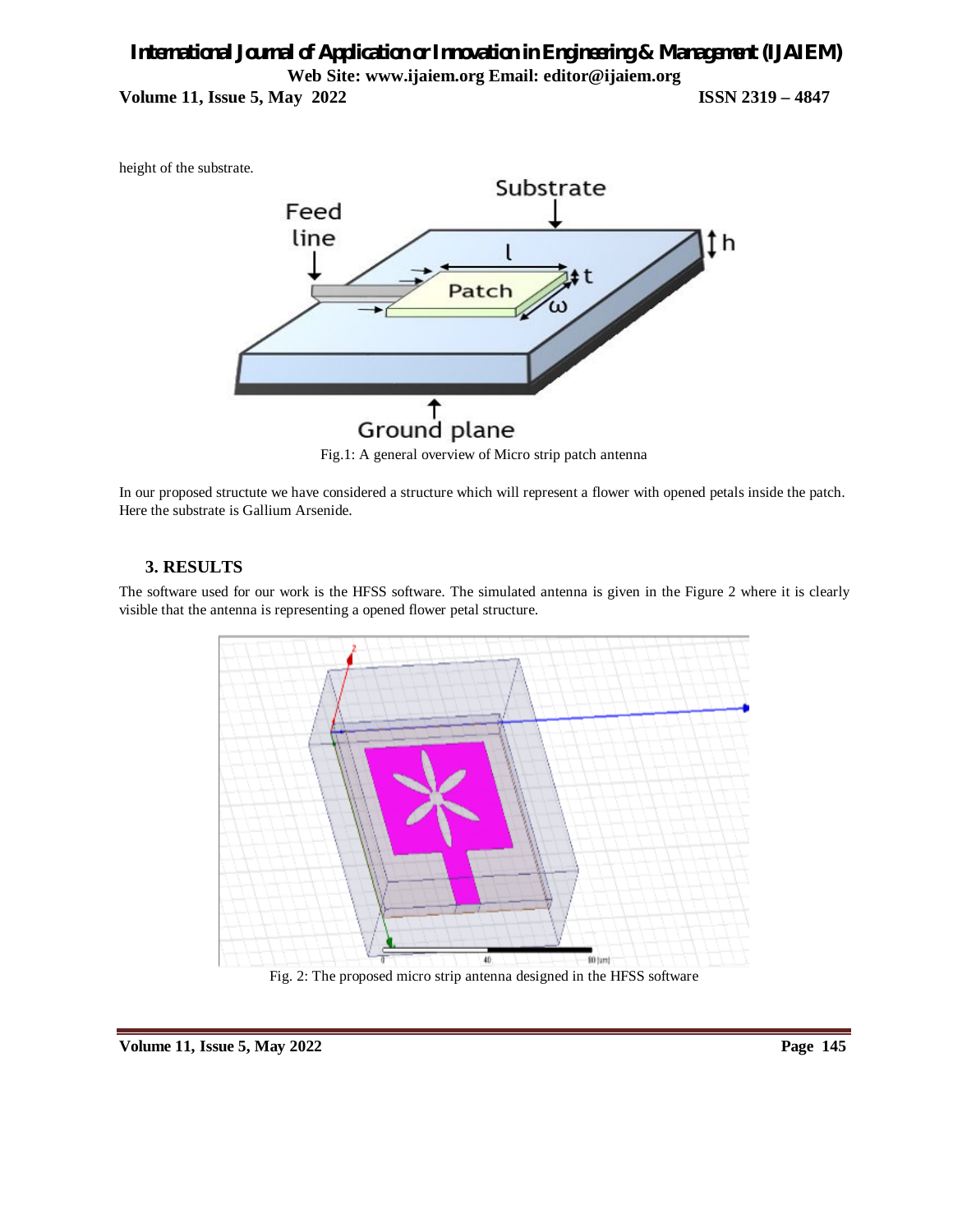

The S11 vs frequency plot is given in the Figure 3 which is showing satisfactory result at 8.738THz frequency.

Fig. 3: S11 vs frequency plot of the proposed micro strip antenna

The VSWR vs frequency plot is given in the Figure 4 which is also satisfying with its value for the frequency of 8.738THz.



Fig. 4: VSWR vs frequency plot of the proposed micro strip antenna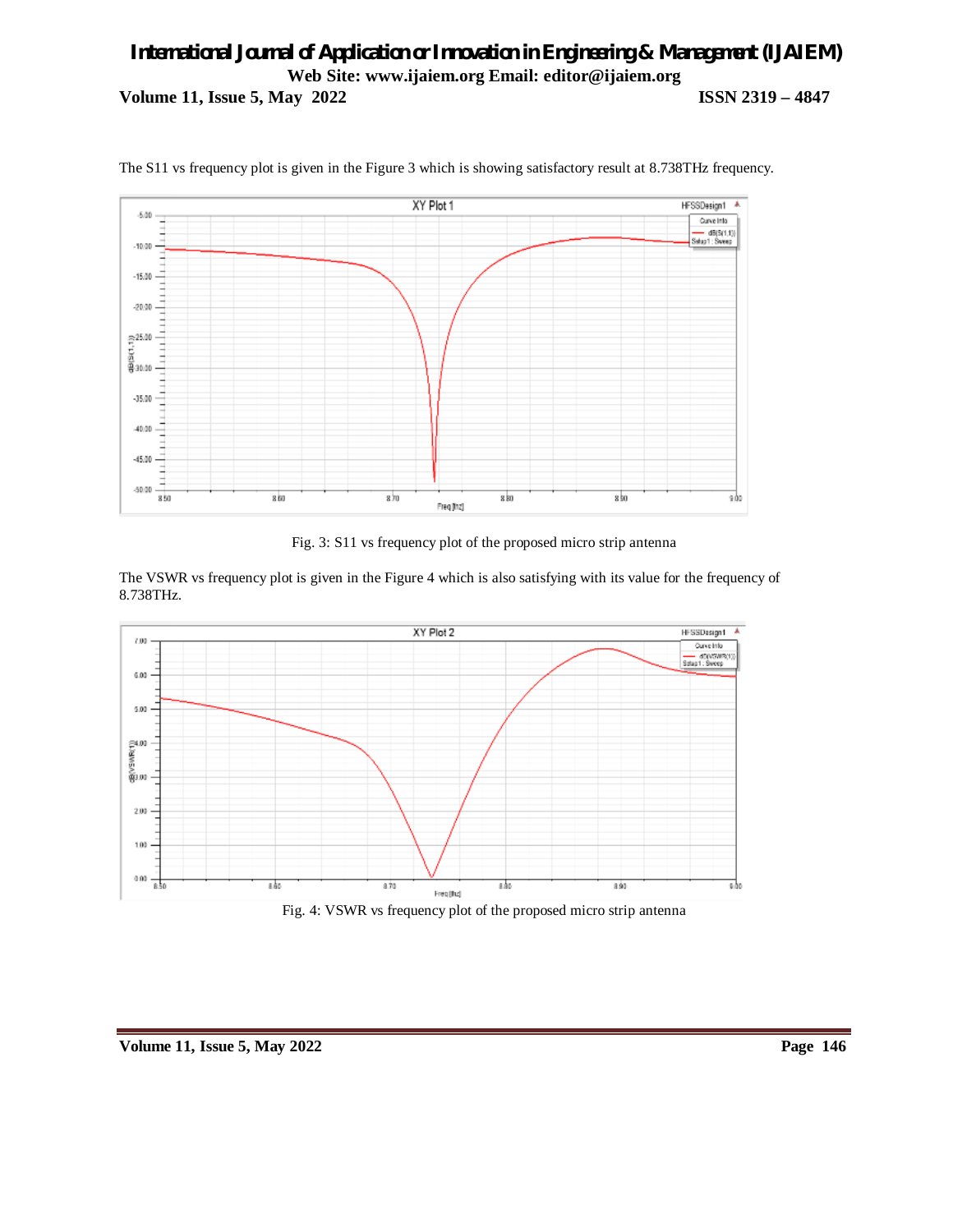

The radiation pattern for the antenna has been given in the Figure 5 and it is also acceptable for the designed antenna.

Fig. 5: VSWR vs frequency plot of the proposed micro strip antenna

The polar plot of the antenna is given in the Figure 6 and it is showing a good result for the proposed antenna.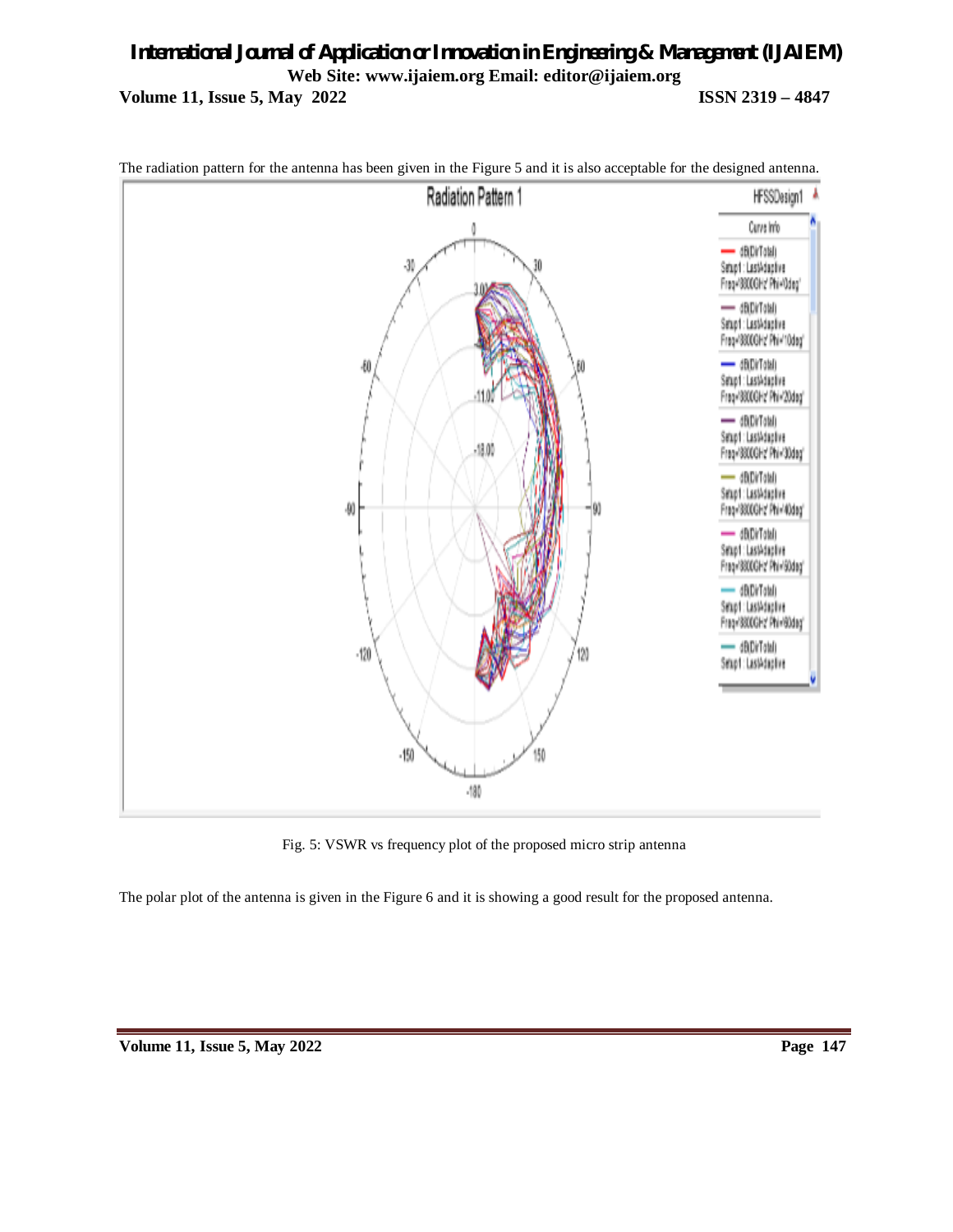

Fig. 6: The polar plot of the proposed micro strip antenna

#### **4. CONCLUSION**

A novel micro strip patch antenna has been proposed in this work where it has been found that the antenna is suitable for the operation in the Terahertz frequency with a resonance frequency of 8.738THz. Due to the light weight, compact design, and portable design applicable for the proposed antenna this antenna will be suitable for operation in the terahertz frequency.

#### **References**

- [1] W. Srgel, W. Wiesbeck, "Influence of the antennas on the ultra wideband transmission", *EURASIP J. Appl. Signal Process. (Special Issue on UWBState of the Art)*, pp. 296-305, Mar. 2005. [2] H. G. Schantz, "A brief history of UWB antennas", *IEEE Aerosp. Electron. Syst. Mag.*, vol. 19, pp. 22-26, Apr. 2004.
- [3] R.J. Mailloux, J.F. Mcllvenna and N.P. Kemweis- Microstrip Array Technology IEEE Transactions on Antennas and Propagation,Vol.29,No.1,January 1981 .
- [4] H. Pues, A. Van de capelle, Accurate transmission line model for the rectangular microstrip antenna, IEEE Microwave, Antenna and Propagation Proceedings, Vol.131,Pt.December 1984.
- [5] J.R. James, P.S. Hall. Handbook of microstrip antennas, I.E.E. Electromagnetic Waves Series 28- Peter Pereginus LTD, 1989.
- [6] Garg, R and Ittipiboon, A; "Micro strip Antenna Design Handbook", Artech House, 2001.
- [7] D.M. Pozar, —Microstrip Antennasl, Proc.IEEE, vol.80, No.1, January 1992.
- [8] Constantine A, Balanis, 'Antenna Theory-Analysis and Design', Second Edition, John Wiley and Sons,Inc.,1997.
- [9] Ansoft Corporation, HFSS User's Guide, version 10 &12,Ansoft Corporation,Pittsburgh,CA,20

**Volume 11, Issue 5, May 2022 Page 148**